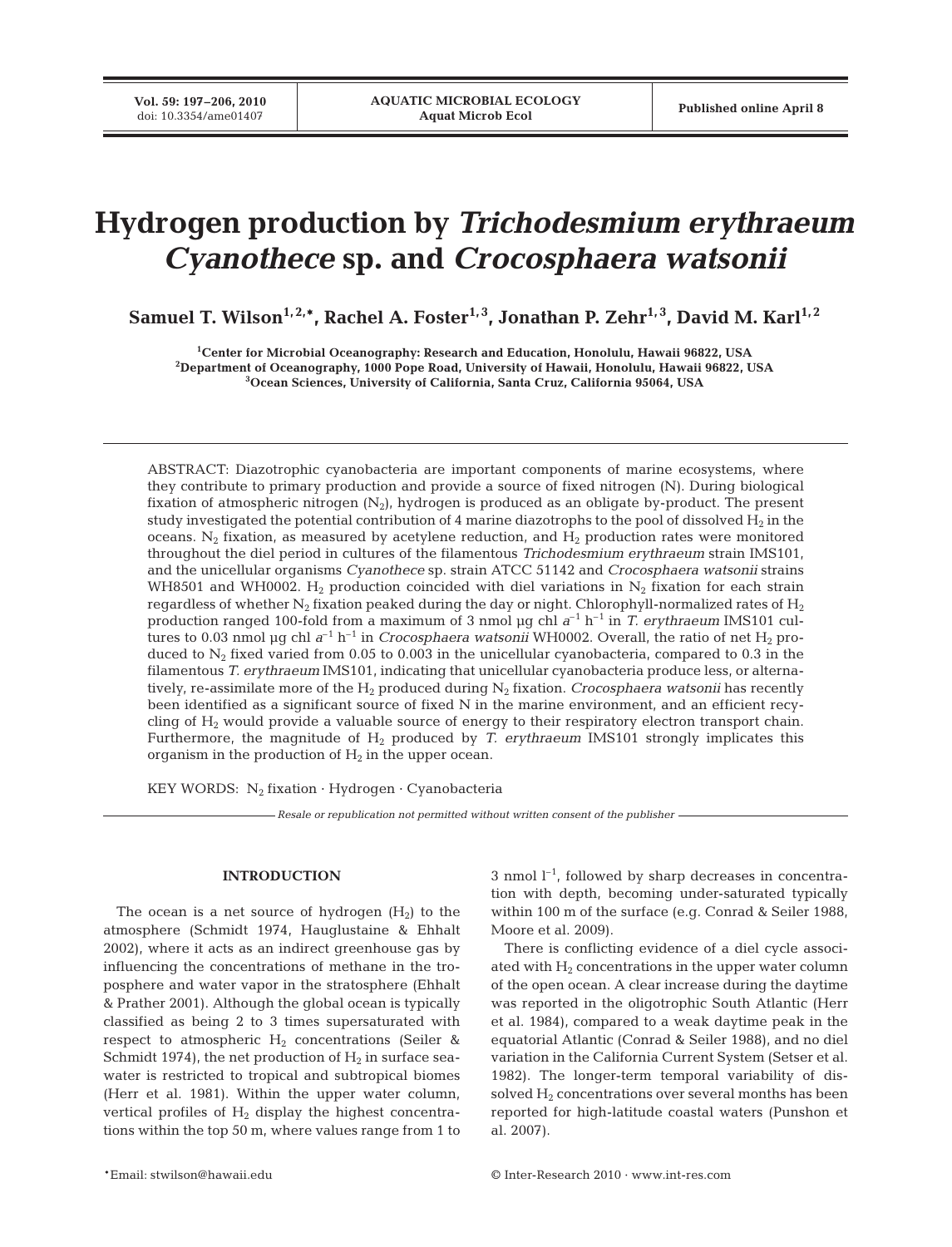The most important environmental parameter influencing ambient  $H_2$  concentrations was suggested by Conrad (1988) to be the biological fixation of nitrogen  $(N_2)$ . H<sub>2</sub> evolution is an obligate by-product of the enzymatic  $N_2$  fixation reaction, summarized in Eq. (1):

$$
N_2 + 8 H^+ + 8 e^- + 16 ATP \rightarrow 2 NH_3 + H_2 + 16 ADP + 16 Pi
$$
\n(1)

where Pi is inorganic phosphate.  $H_2$  is formed during the binding of a  $N_2$  molecule to the molybdenum-iron (MoFe) subunit of the nitrogenase enzyme complex, prior to the reduction of  $N_2$  to ammonia (Lowe & Thorneley 1984, Howard & Rees 2006). According to Eq. (1), which represents the least energetically costly stoichiometry for  $N_2$  fixation, the theoretical production of  $H_2$  under  $N_2$ -saturating conditions should be equimolar to the rate of  $N_2$  fixation (Burns & Hardy 1975). However, diazotrophs contain uptake hydrogenase, which recycles the  $H_2$  produced during  $N_2$  fixation, and measured rates of net production of  $H_2$  are typically much less than the theoretical maximum (Bothe et al. 1980).

A recent oceanographic cruise across the equatorial Pacific revealed a strong correlation between the rate of  $N_2$  fixation and  $H_2$  supersaturation (Moore et al. 2009). Further evidence for  $N_2$  fixation as the mechanism responsible for dissolved  $H_2$  comes from laboratory-based research on photobiological  $H_2$  production (reviewed by Asada & Miyake 1999, Prince & Kheshgi 2005, Rupprecht et al. 2006). A large and diverse range of microbes have been analyzed for their  $H_2$  production rates, and the more extensively examined  $N_2$  fixing cyanobacteria include *Anabaena* sp. (Masukawa et al. 2002), *Nostoc punctiforme* (Schütz et al. 2004), and *Synechococcus* sp. (Mitsui & Suda 1995).

Despite the fact that  $N_2$  fixing microorganisms have been studied for their ability to produce  $H_2$ , it remains unclear how different diazotrophs contribute to dissolved  $H_2$  dynamics in the marine environment. The majority of simultaneous measurements of  $N_2$  fixation and  $H_2$  production in the marine environment have been conducted on *Trichodesmium* spp., a filamentous non-heterocystous cyanobacterium that fixes  $N_2$  during the daytime while evolving oxygen via photosynthesis (Capone et al. 1997). However, results are conflicting, as laboratory-maintained cultures showed a positive correlation between  $H_2$  production and  $N_2$  fixation (Punshon & Moore 2008), yet field-collected colonies showed no correlation with  $N_2$  fixation rates (Scranton 1983). Resolving this discrepancy is of particular importance to the marine  $H_2$  cycle, given that *Trichodesmium* spp. is found throughout warm oligotrophic waters and is estimated to contribute 25 to 50% of the new production in the North Pacific Subtropical Gyre (Karl et al. 1997).

To better understand the role of N2 fixing *Cyanobacteria* in  $H_2$  cycling in the upper ocean, cultures of 3 model marine *Cyanobacteria* were analyzed for their  $N_2$ -fixing and  $H_2$ -production capabilities. The test organisms included *Trichodesmium erythraeum* strain IMS101, *Cyanothece* sp. strain ATCC 51142, and *Crocosphaera watsonii* strains WH8501 and WH0002.

## **MATERIALS AND METHODS**

**Culture conditions.** The *Cyanobacteria* strains used in this work are listed in Table 1 and were grown using fixed N-free media: YBC II medium at pH 8.0 and salinity of 34 for *Trichodesmium erythraeum* IMS101 (Chen et al. 1996), and SO medium (pH 8.0, salinity 28) (Waterbury & Willey 1988) for *Cyanothece* sp. ATCC 51142 and both strains of *Crocosphaera watsonii*. All cultures were maintained at 26°C using a 12:12 h square-wave light:dark cycle with a light intensity of 44 µmol photons  $m^{-2}$  s<sup>-1</sup>. This light intensity is approximately equivalent to a depth of 110 m at Stn ALOHA. Growth of all cultures was monitored by daily measurements of *in vivo* fluorescence with a TD-700 Turner Designs fluorometer. Chlorophyll *a* (chl *a*) measurements were made at the beginning of each experiment. Triplicate aliquots of cultures were filtered onto 25 mm Whatman GF/F filters and the chl *a* extracted in 5 ml of 90% acetone for 24 h at –20°C before being analyzed using a Turner Designs Model 10-AU fluorometer (Strickland & Parsons 1972).

The cultures were grown in 500 ml plastic culture flasks and transferred to borosilicate glass vials for experimental analysis. Typical volumes for sample analysis were 200 ml (for the unicellular diazotrophs)

|  |  |  | Table 1. Cyanobacteria strains examined in the present study |  |  |
|--|--|--|--------------------------------------------------------------|--|--|
|  |  |  |                                                              |  |  |

| Strain                          | Location isolated       | Year isolated | Source                       |
|---------------------------------|-------------------------|---------------|------------------------------|
| Trichodesmium erythraeum IMS101 | North Carolina coast    | 1992          | Prufert-Bebout et al. (1993) |
| Crocosphaera watsonii WH8501    | Tropical South Atlantic | 1984          | Waterbury & Rippka (1989)    |
| Crocosphaera watsonii WH0002    | Hawaii                  | 2000          | Webb et al. (2009)           |
| Cyanothece sp. ATC51142         | Gulf of Mexico          | 1993          | Reddy et al. (1993)          |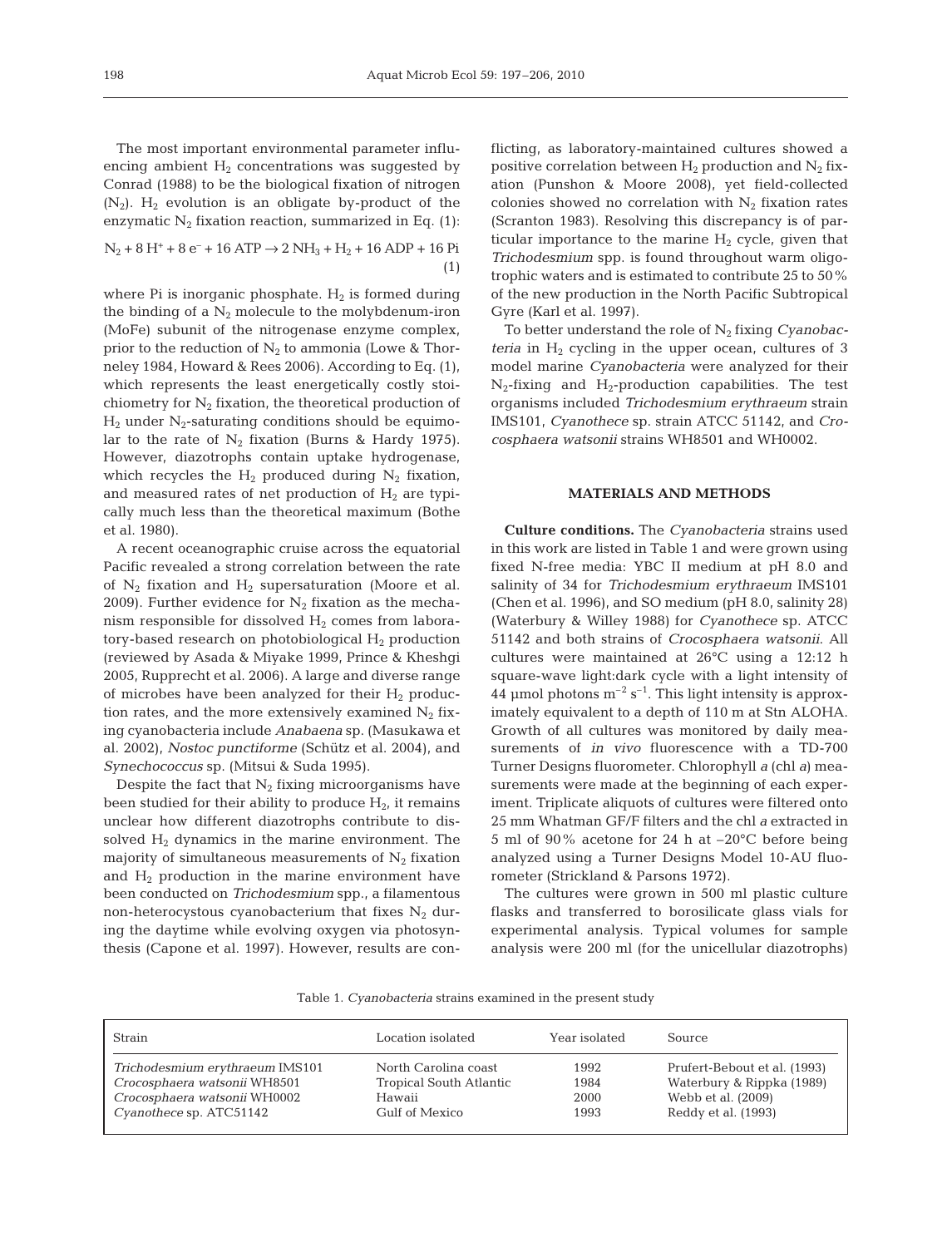and 40 ml (for *Trichodesmium erythraeum* IMS101), which were analyzed in 240 ml and 76 ml glass vials, respectively. The smaller sample volume for *T. erythraeum* IMS101 was due to the magnitude of the  $H_2$ produced. The glass vials were crimp-sealed with standard gray butyl rubber stoppers and aluminum seals to ensure the incubations were gas-tight. For each organism, the measurements of  $H_2$  and ethylene ( $C_2H_4$ ) were run on separate experimental flasks due to the residual  $H_2$  in the cylinder of acetylene  $(C_2H_2)$  (Praxair) contaminating the samples and inundating the  $H_2$  analyzer.

The analytical method was designed to measure continual rates of acetylene reduction and  $H<sub>2</sub>$  production in the *Cyanobacteria* cultures using on-line automated systems (Fig. 1). These 2 systems are described separately below ('Hydrogen measurements' and 'Nitrogenase activity').

**Hydrogen measurements.** The analytical protocol for  $H_2$  analysis was designed to minimize contamination from the ambient atmosphere and sampling equipment. The gray stoppers for the glass vials were pierced with two 1/16 inch (1.6 mm) PEEK tubes (VICI Valco Instruments): an inlet which extended to the base of the flask, and an outlet which reached just inside the crimp-seal. The culture was continually purged with zero- $H_2$  (<10 ppt) air at a flow rate of 5.4 ml min–1. The outlet tubing incorporated a 13 mm diameter hydrophobic filter to prevent any accidental injections of seawater and passed through a nafion drier (Perma Pure) to remove water vapor. The sample gas stream was connected directly from the nafion drier to the injection port of the reduced gas analyzer. Between each sample analysis, the tubing was disconnected, cleaned and purged with ultra-high-purity air (Airgas). One unavoidable feature of the analytical setup is the inherent delay in purging the sample of  $H_{2i}$ i.e. if  $H_2$  production were to cease, this would not be instantly recorded by the analyzer. Controlled measurements showed that it took 45 min to completely purge  $H<sub>2</sub>$  from the larger 240 ml glass vial used for the unicellular diazotrophs and 15 min to purge the 76 ml glass vial used for *Trichodesmium erythraeum* IMS101.

 $H<sub>2</sub>$  concentrations were measured using a reduced gas analyzer that incorporated a mercuric oxide bed coupled to a reducing compound photometer (Peak Laboratories). In brief, the reduction of heated mercuric oxide by  $H<sub>2</sub>$  gas liberated mercury vapor (HgO (solid) +  $H_2 \rightarrow Hg$  (vapor) +  $H_2O$ ) which was quantitatively detected using an ultraviolet absorption photometer located immediately downstream from the reaction site. The gas flow exiting the detector passed through an activated charcoal mercury scrubber before venting. Samples were injected via a 2 ml sample loop typically every 5 min onto 2 analytical columns maintained at 104°C. The first column was packed with Unibeads 1S (60/80 mesh, 1/8 inch [3.2 mm] diameter, and 16.5 inch [41.9 cm] length), and the second one with Molecular Sieve 13X (60/80 mesh, 1/8 inch [3.2 mm] diameter, and 81 inch [2.06 m] length). The retention time for  $H_2$  was 51 s. The analytical precision based on the comparison of 4 samples was  $\pm 2\%$  and the detection limit was 0.2 nmol  $l^{-1}$  h<sup>-1</sup>, equating to a  $H_2$  production rate in our experiments of 3 pmol ( $\mu$ g chl  $a$ )<sup>-1</sup> h<sup>-1</sup>. Blank controls, consisting of filtered autoclaved seawater, never produced  $H_2$  above the detection limit. The analyzer was calibrated using a 1 ppm  $H_2$  standard (Scott Marrin) and serially diluted using zero- $H_2$  air. Over the experimental period, the



Fig. 1. Analytical design for H<sub>2</sub> production and acetylene reduction assays. During the experimental period, cultures were kept in the incubator (dashed line) and purged under continual gas flow (indicated by the direction of the arrows). The exit lines incorporated hydrophobic filters and nafion driers to remove water vapor from the sample gas stream. The gas lines led either to a 10-port switching valve (V1) which injected 2 ml of the sample stream for H<sub>2</sub> analysis using a HgO bed (Peak Laboratories), or a 6-port switching valve (V2) which injected 0.125 ml onto the gas chromatography (GC) column for ethylene analysis by gas chromatography-flame ionization detection (GC-FID) (Agilent Technologies). The diagram shows the valves in their 'purge' position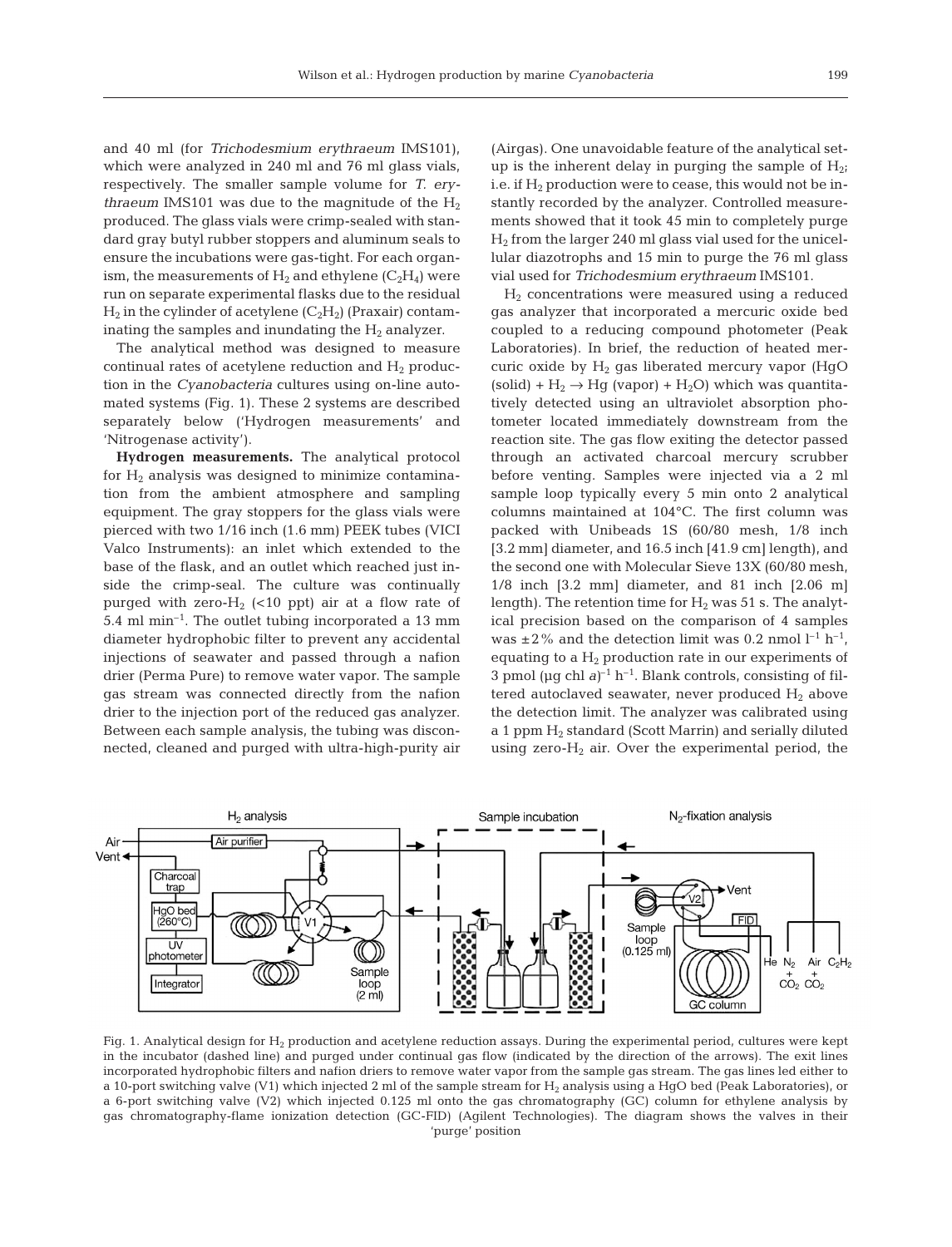instrument drift was negligible  $( $0.1\%$  difference in$ the calibration slope).

**Nitrogenase activity.** Nitrogenase activity was measured using an on-line monitoring  $C_2H_2$  reduction assay similar to that described by Staal et al. (2001). The system was modified to keep the sample conditions identical to those used in the  $H_2$  analysis (Fig. 1). The main modification was to replace the stainless steel sample cell with a 240 ml crimp-sealed borosilicate glass vial fitted with an inlet and outlet. One drawback of using a larger volume was that it increased the time required to purge the sample to 16 min at a gas flow rate of 17 ml  $min^{-1}$  (compared to 4 min using the sample cell described by Staal et al. 2001). The purge gas ran continually and was composed of 70%  $N_2$  (containing 300 ppm CO<sub>2</sub>), 20% O<sub>2</sub> (containing 300 ppm  $CO_2$ ), and 10%  $C_2H_2$ . A consistent and reproducible signal was recorded for  $C_2H_4$ production at a concentration of 10%  $C_2H_2$  without the risk of starving the cells of nitrogen at a higher  $C_2H_2$ concentration. A  $C_2H_4$  background peak was quantified on blank samples and subsequently subtracted from the measurements. After exiting the sample culture, the gas flow was dried by passing through a nafion drier to a 6-port switching valve that injected 125 µl into an Agilent Technologies gas chromatograph (GC) (Model 6850 Series II) fitted with a fused silica Porapak U capillary column (25 m  $\times$  0.53 mm; Chrompack). The conditions of the GC were as follows: injector, detector, and oven temperatures were 90, 155, and 45°C, respectively. The carrier gas was helium at a flow rate of 3.6 ml  $min^{-1}$ , and the  $H_2$  and air to the detector were 35 and 400 ml min–1, respectively. The retention time for  $C_2H_4$  was 1.94 min and 1 full run took 4 min. The detection limit for this particular set-up was approximately 0.8 nmol  $C_2H_4$   $l^{-1}$   $h^{-1}$ , which equates to a  $C_2H_4$  production rate of 0.03 nmol  $C_2H_4$ ( $\mu$ g chl *a*)<sup>-1</sup> h<sup>-1</sup>. The software used was Chemstation version A.09.03 (Agilent Technologies).  $C_2H_4$  calibrations were performed using dilutions of  $2 \text{ C}_2\text{H}_4$  standards (100 ppm and 9.9 ppm; Scotty Gases). Nitrogenase activity is reported as  $C_2H_4$  production, except when the ratio of  $N_2$  fixation to  $H_2$  production is compared with the theoretical stoichiometry in Eq. (1). To convert  $C_2H_4$  production rates to  $N_2$  fixation, a ratio of 4 mol of  $C_2H_4$  produced per mol  $N_2$  reduced was used (Capone 1993, Mulholland et al. 2004).

**Experimental manipulation.** To test whether the  $H_2$ evolved was due to nitrogenase activity, ammonium (NH4 +) was added as a source of fixed nitrogen to all cultures (final concentration of 20  $\mu$ mol l<sup>-1</sup>). NH<sub>4</sub><sup>+</sup> has previously been used to inhibit nitrogenase synthesis in both natural populations (Capone et al. 1990) and cultures of *Trichodesmium erythraeum* IMS101 (Chen et al. 1996).

# **RESULTS**

The production of  $H_2$  was detected in all cultures of *Trichodesmium erythraeum* IMS101, *Cyanothece* sp. ATCC 51142, and both strains of *Crocosphaera watsonii.*  $H_2$  production was correlated with rates of ethylene production in all instances and was suppressed in all cultures by the addition of  $\mathrm{NH}_4{}^+$  as a fixed source of nitrogen, indicating that nitrogenase was the likely source of the  $H_2$ .

#### *Trichodesmium erythraeum* **IMS101**

Nitrogenase activity followed a diel cycle, with activity increasing rapidly after the beginning of the light period (Fig. 2).  $C_2H_4$  production reached a maximum of 32 nmol  $C_2H_4$  (µg chl  $a^{-1}$  h<sup>-1</sup> in the cultures. H<sub>2</sub> production in *Trichodesmium erythraeum* IMS101 cultures also occurred during the light period (08:00 to 20:00 h). Net production of  $H_2$  began at the onset of the light period and increased rapidly for the first 3 h. The highest rates of  $H_2$  production reached 3 nmol  $H_2$  (µg chl  $a$ <sup>-1</sup> h<sup>-1</sup>. The peak of H<sub>2</sub> production in *T. erythraeum* IMS101 was broad compared to the unicellular cultures and extended for 3 to 4 h before concentrations decreased. On 1 sampling occasion  $H_2$  was still being produced at the end of the light period (0.1 to 0.3 nmol  $H_2$  [µg chl  $a^{-1}$  h<sup>-1</sup>) and the onset of the dark period stimulated an immediate decrease in  $H_2$  production (Fig. 2A).

## *Cyanothece* **sp. ATCC 51142**

An increase in nitrogenase activity by *Cyanothece* sp. ATCC 51142 was detected approximately 1 h after the onset of the dark period and increased steadily to reach a maximum rate of 24 nmol  $C_2H_4$ (µg chl  $a$ )<sup>-1</sup> h<sup>-1</sup> in the middle of the night (Fig. 3). Maximum rates of nitrogenase activity were sustained for 1 to 2 h before decreasing again and were typically back to zero before the end of the dark period. Net  $H_2$  production also increased during the night, although it was delayed by 4 h after the onset of the dark period, approximately 2 h after the onset of  $C_2H_4$  production. Concentrations of  $H_2$  increased for 2 h, reaching a maximum production rate of 0.3 to 0.5 nmol  $H_2$  (µg chl  $a)^{-1}$  h<sup>-1</sup>.  $H_2$  production subsequently declined and was not detected by the end of the dark period. In comparison to the 2 h time difference between the increase of  $H_2$  and  $C_2H_4$  production in the *Cyanothece* sp. ATCC 51142 cultures, both  $H_2$ and  $C_2H_4$  production decreased at approximately similar times.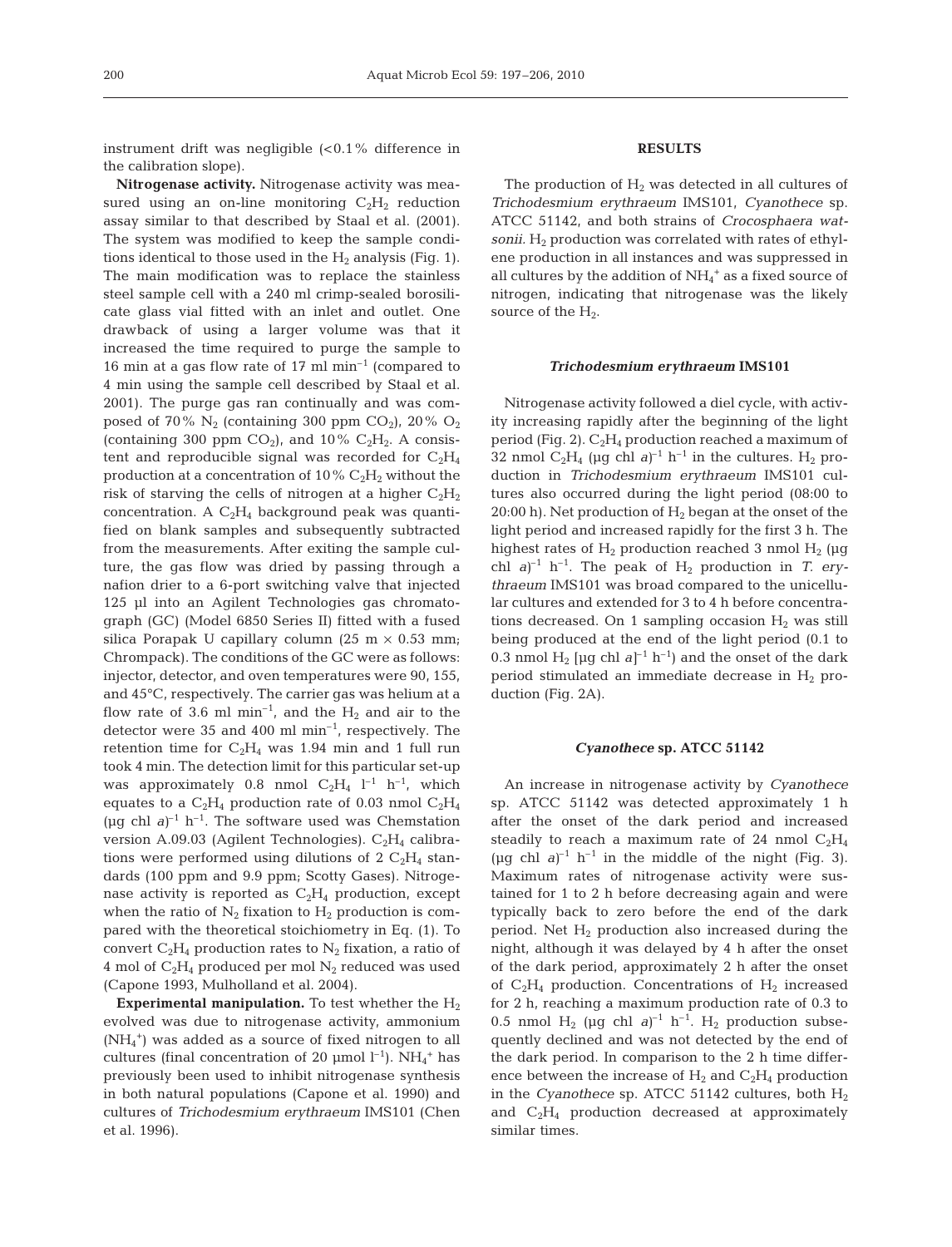

Fig. 2. *Trichodesmium erythraeum* strain IMS101. Chlorophyll-normalized rates of ethylene production (O) and net  $H_2$ production  $\omega$ ). Measurements were repeated on (A) 26 May and (B) 2 June 2009. The light period in both experiments extended from 08:00 to 20:00 h

#### *Crocosphaera watsonii*

Nitrogenase activity occurred during the dark period for both strains of *Crocosphaera watsonii*. The maximum rates of  $C_2H_4$  production were 24 and 16 nmol  $C_2H_4$  (µg chl *a*)<sup>-1</sup> h<sup>-1</sup> for strains WH8501 and WH0002, respectively (Figs. 4 & 5). Maximum  $H_2$  production rates were 0.028 and 0.018 nmol  $H_2$  (µg chl *a*)<sup>-1</sup> h<sup>-1</sup> for strains WH8501 and WH0002, respectively. These values represent the lowest concentrations of  $H_2$  measured in the *Cyanobacteria* cultures during the present study. Net production rates of  $H_2$  were an order of magnitude lower than with *Cyanothece* sp. ATCC 51142 and were close to the detection limit for the analytical system.

During the experimental incubations, both *Crocosphaera watsonii* strains WH8501 and WH0002 formed a mat on the bottom of the culture glass vial, even in the presence of a continual gas flow. This was minimized by gentle swirling of the flask throughout the sampling period. This is likely to have contributed to the higher variability of the measurements observed in the *C. watsonii* cultures (e.g. Fig. 4A), which likely also reflect the low  $H_2$  concentration.



Fig. 3. *Cyanothece* sp. strain ATCC 51142. Chlorophyllnormalized rates of ethylene production (O) and net  $H_2$ production  $(O)$ . Measurements were repeated on  $(A)$  28 May and (B) 4 June 2009. The dark period in both experiments extended from 20:00 to 08:00 h

## **N2 fixation**

The stoichiometry of  $H_2$  production as part of the  $N_2$ fixation process can be considered by converting  $C_2H_4$ production to N2 fixation. *Trichodesmium erythraeum* IMS101 was not only the dominant producer of  $H<sub>2</sub>$ , but also produced the highest concentration of  $H_2$  relative to  $N_2$  fixation. The  $H_2$  production to  $N_2$  fixation ratios for *T. erythraeum* IMS101 ranged from 0.25 to 0.34, compared to 0.04 to 0.055 for *Cyanothece* sp. ATCC 51142. The 2 strains of *Crocosphaera watsonii* produced the least amount of  $H_2$  relative to nitrogenase activity, and the average  $H_2$  production to  $N_2$  fixation ratios were 0.004 and 0.003 for strains WH8501 and WH0002, respectively.

# **Addition of NH4 +**

The addition of  $NH_4$ <sup>+</sup> inhibited nitrogenase activity and  $H_2$  production in the cultures (Fig. 6A). It was added in the light or dark period prior to the active nitrogenase period for each organism. The rates of  $C_2H_4$  production decreased by 80 to 90% on all occa-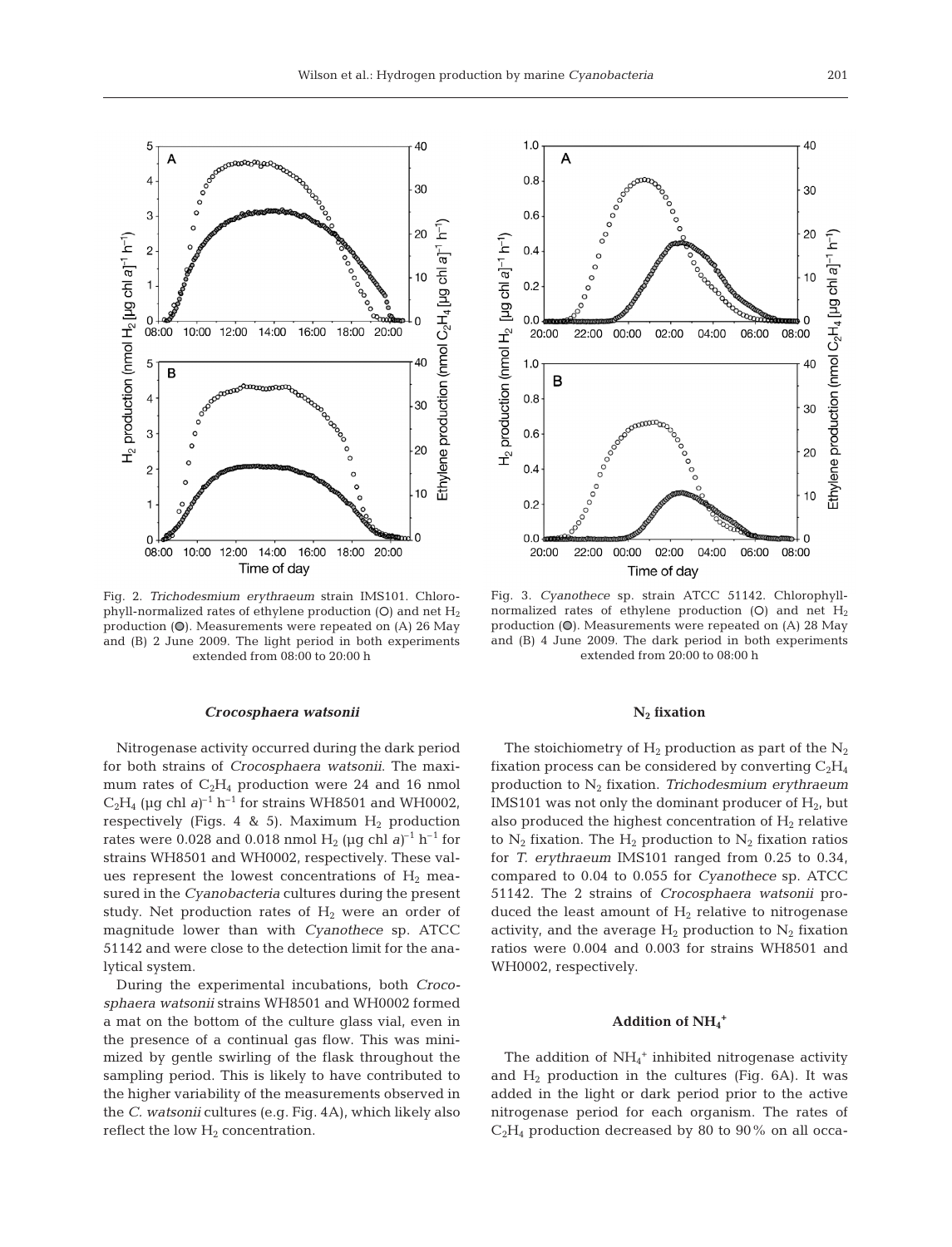

Fig. 4. *Crocosphaera watsonii* strain WH8501. Chlorophyllnormalized rates of ethylene production  $(O)$  and net  $H_2$ production  $(\mathbb{O})$ . Measurements were repeated on  $(A)$  5 June and (B) 20 June 2009. The dark period in both experiments extended from 20:00 to 08:00 h

sions. Fig. 6A shows the effect of adding  $NH_4^+$  during the middle of the light period to a culture of *Trichodesmium erythraeum* IMS101 that was actively fixing  $N_2$  (20 nmol C<sub>2</sub>H<sub>4</sub> [µg chl *a*]<sup>-1</sup> h<sup>-1</sup>) and producing H<sub>2</sub>  $(-1 \text{ nmol H}_2 \text{ [µq chl } a]^{-1} h^{-1})$ . There was an immediate decrease in the rate of  $C_2H_4$  and  $H_2$  production, and concentrations of  $H_2$  subsequently decreased steadily over the next 2 to 3 h. Similarly,  $C_2H_4$  and  $H_2$  production were also inhibited in *T. erythraeum* IMS101 by removing the light source (Fig. 6B). In comparison to adding NH<sub>4</sub><sup>+</sup>, C<sub>2</sub>H<sub>4</sub> production decreased more rapidly to reach 10% of pre-treatment values within 40 min when the lights were turned off.  $H_2$  production also decreased, yet there was little apparent difference between the 2 treatments.

# **DISCUSSION**

Diazotrophic *Cyanobacteria* are widespread in the world's oceans where they are estimated to provide approximately 100 Tg  $yr^{-1}$  of fixed N to the marine ecosystem (Karl et al. 2002). As a by-product of the  $N_2$ fixation process, the diazotrophic *Cyanobacteria* also produce  $H_2$  in the surface waters of the world's oceans.



Fig. 5. *Crocosphaera watsonii* strain WH0002. Chlorophyllnormalized rates of ethylene production (O) and net  $H_2$ production  $(O)$ . Measurements were repeated on  $(A)$  6 June and (B) 14 June 2009. The dark period in both experiments extended from 20:00 to 08:00 h

The present study measured  $N_2$  fixation and  $H_2$  production in cultures of several N2 fixing *Cyanobacteria* (*Trichodesmium erythraeum* IMS101, *Cyanothece* sp. ATCC 51142, and *Crocosphaera watsonii* WH8501 and WH0002) to determine their potential contribution to the dissolved  $H_2$  present in the upper ocean.

All of the cultures of *Cyanobacteria* exhibited diel patterns of nitrogenase activity as previously reported, with fixation during the light period for *Trichodesmium erythraeum* IMS101 (Chen et al. 1996, Berman-Frank et al. 2001) and night-time nitrogenase activity for *Cyanothece* sp. (Sherman et al. 1998) and *Crocosphaera watsonii* (Tuit et al. 2004). Outside of these time periods, no nitrogenase activity was detected using the continual on-line acetylene reduction assay. C2H4 production rates in *T. erythraeum* IMS101 cultures reached a maximum of 32 nmol  $C_2H_4$  (µg chl  $a$ <sup>-1</sup> h<sup>-1</sup>, which is comparable to previous measurements (Chen et al. 1996). Compared to the unicellular *Cyanobacteria*, nitrogenase activity by *T. erythraeum* IMS101 cultures extended over a longer time period. The rates of C<sub>2</sub>H<sub>4</sub> production in *Crocosphaera watsonii* WH8501 and WH0002 (24 and 16 nmol  $C_2H_4$ [µg chl  $a$ ]<sup>-1</sup> h<sup>-1</sup>, respectively) were higher than those recently reported for *Crocosphaera watsonii* WH8501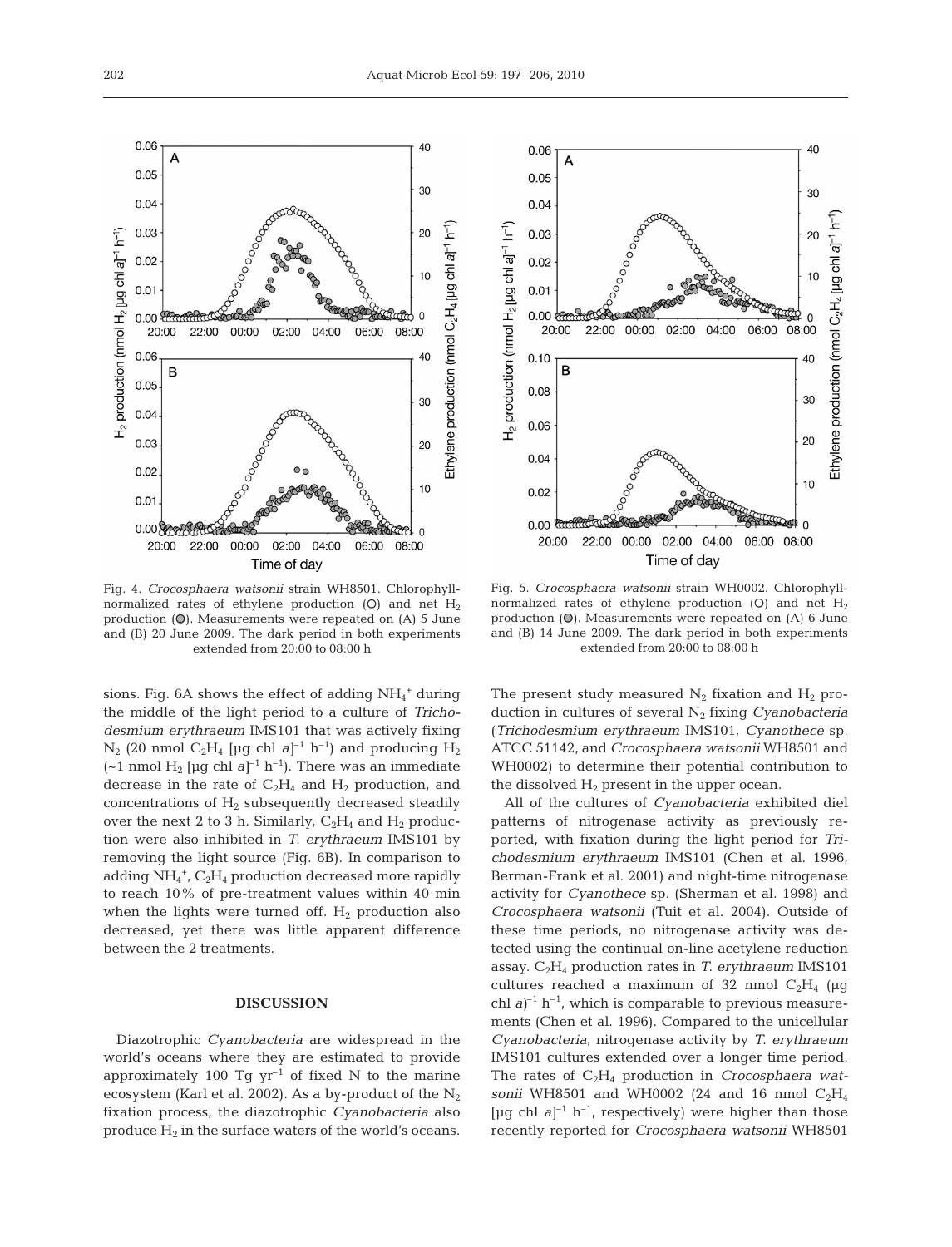

Fig. 6. *Trichodesmium erythraeum* strain IMS101. Effect of  $(A)$  ammonium and  $(B)$  darkness on ethylene production  $(O)$ and net  $H_2$  production (O). The dashed line represents when (A) ammonium was added (final concentration: 20  $\mu$ mol l<sup>-1</sup>) or (B) the light source was removed

by Webb et al. (2009). One possible reason for the variation is the difference in the acetylene-reduction assay protocols. The on-line GC method used in the present study measured the flux of ethylene, compared to discrete batch incubations that can be incubated for over an hour. Comparisons between the discrete and continuous measurements have been documented for *Nodularia spumigena* (Staal et al. 2001), but should be carried out for other diazotrophic organisms, which may respond differently to the experimental conditions.

The highest rates of  $H_2$  production were measured in cultures of *Trichodesmium erythraeum* IMS101, with production reaching 3 nmol  $H_2$  (µg chl  $a$ )<sup>-1</sup> h<sup>-1</sup>. These rates exceed those reported by Punshon & Moore (2008) for the same strain of *T. erythraeum* (0.061 to 0.71 nmol  $H_2$  [µg chl  $a$ ]<sup>-1</sup> h<sup>-1</sup>), which most likely reflects the higher  $N_2$  fixation rates measured in the present study (10 nmol  $N_2$  [µg chl  $a$ ]<sup>-1</sup> h<sup>-1</sup>) compared to the cultures of Punshon & Moore (2008) (0.59 to 4.71 nmol  $N_2$  [µg chl  $a^{-1}$  h<sup>-1</sup>). The rate of  $H_2$  production by *T. erythraeum* IMS101 is comparable to previously reported rates of 7.5 to 20 nmol  $H_2$  (µg chl  $a^{-1}$  h<sup>-1</sup> reported for other filamentous *Cyanobacteria* such as *Anabaena* sp. and *Nostoc* sp. (Bothe et al. 1980). In comparison to the filamentous *Cyanobacteria*, the rates of  $H_2$  production measured in the unicellular *Cyanobacteria* were lower  $(0.3, 0.04,$  and 0.03 nmol H<sub>2</sub> [µg chl *a*]<sup>-1</sup> h<sup>-1</sup> for *Cyanothece* sp. ATCC 51142 and *Crocosphaera watsonii* WH8501 and WH0002, respectively). These rates are lower than night-time  $H_2$  production rates of 1.7 and 0.2 nmol  $H_2$  ( $\mu$ g chl *a*)<sup>-1</sup> h<sup>-1</sup> reported for the unicellular, N2 fixing *Cyanothece* sp. strain 7822 and *Synechococcus* sp. strain 7425, respectively (Van der Oost et al. 1987). However, in the study by Van der Oost et al. (1987), the rates of  $H_2$  production exceed the stoichiometric rate of  $N_2$  fixation, indicating another source of  $H_2$  in addition to nitrogenase. In contrast, the  $H_2$  production rates of the unicellular *Cyanobacteria* analyzed in the present study compare favorably with those reported for other unicellular, albeit non- $N_2$ fixing, *Cyanobacteria*, which range from 0.02 to 0.48 nmol  $H_2$  (µg chl  $a)^{-1}$  h<sup>-1</sup> for *Synechococcus* sp. and 0.06  $H_2$  (µg chl *a*)<sup>-1</sup> h<sup>-1</sup> for *Synechocystis* sp. strain PCC 6308 (Howarth & Codd 1985).

The  $C_2H_4$  production and  $H_2$  production results of the present study complement the findings of previous work, that also showed that the filamentous *Cyanobacteria* fix more  $N_2$  per cell volume (Mahaffey et al. 2005) and produce more  $H_2$  (Schütz et al. 2004) than their unicellular counterparts. Ratios of  $H_2$  production to  $N_2$ fixation can be compared with the gross theoretical stoichiometric model of 1:1 (Eq. 1) by converting  $C_2H_4$ production to  $N_2$  fixation using a ratio of 4 mol  $C_2H_4$ produced per mol  $N_2$  reduced (Jensen & Cox 1983, Capone 1993, Mulholland et al. 2004, Tuit et al. 2004). Ratios of  $H_2$  production to  $N_2$  fixation for *Trichodesmium erythraeum* IMS101, *Cyanothece* sp. ATCC 51142, and *Crocosphaera watsonii* WH8501 and WH0002 were 0.28, 0.05, 0.004, and 0.003, respectively. The deficit in  $H_2$  values from the 1:1 ratio is most likely due to  $H_2$  measurements not accounting for the subsequent re-incorporation of  $H_2$  by uptake hydrogenase (Bothe et al. 1980). Measurements of gross  $H_2$ production were not undertaken during the present study, but are an integral component of future work to resolve the cycling of  $H_2$  by diazotrophs. Possible methods to estimate gross  $H_2$  production rates include  ${}^{3}\mathrm{H}_{2}$ -exchange assays (e.g. Paerl 1983), the inhibition of uptake hydrogenase by carbon monoxide (Smith et al. 1976), or genetic manipulation of the hydrogenase gene (e.g. Lindberg et al. 2002, Masukawa et al. 2002). The  $H_2:N_2$  ratios will also be affected by the conversion factor selected for converting  $C_2H_2$  reduction rates to  $N_2$  fixation rates, as variation in this ratio, either between species or at different stages of growth, would influence the calculated  $H_2$  yield (Punshon & Moore 2008). Another potential factor affecting the  $H_2:N_2$  ratio is the consumption of the  $H_2$  by chemoheterotrophic microorganisms. Although sterile labo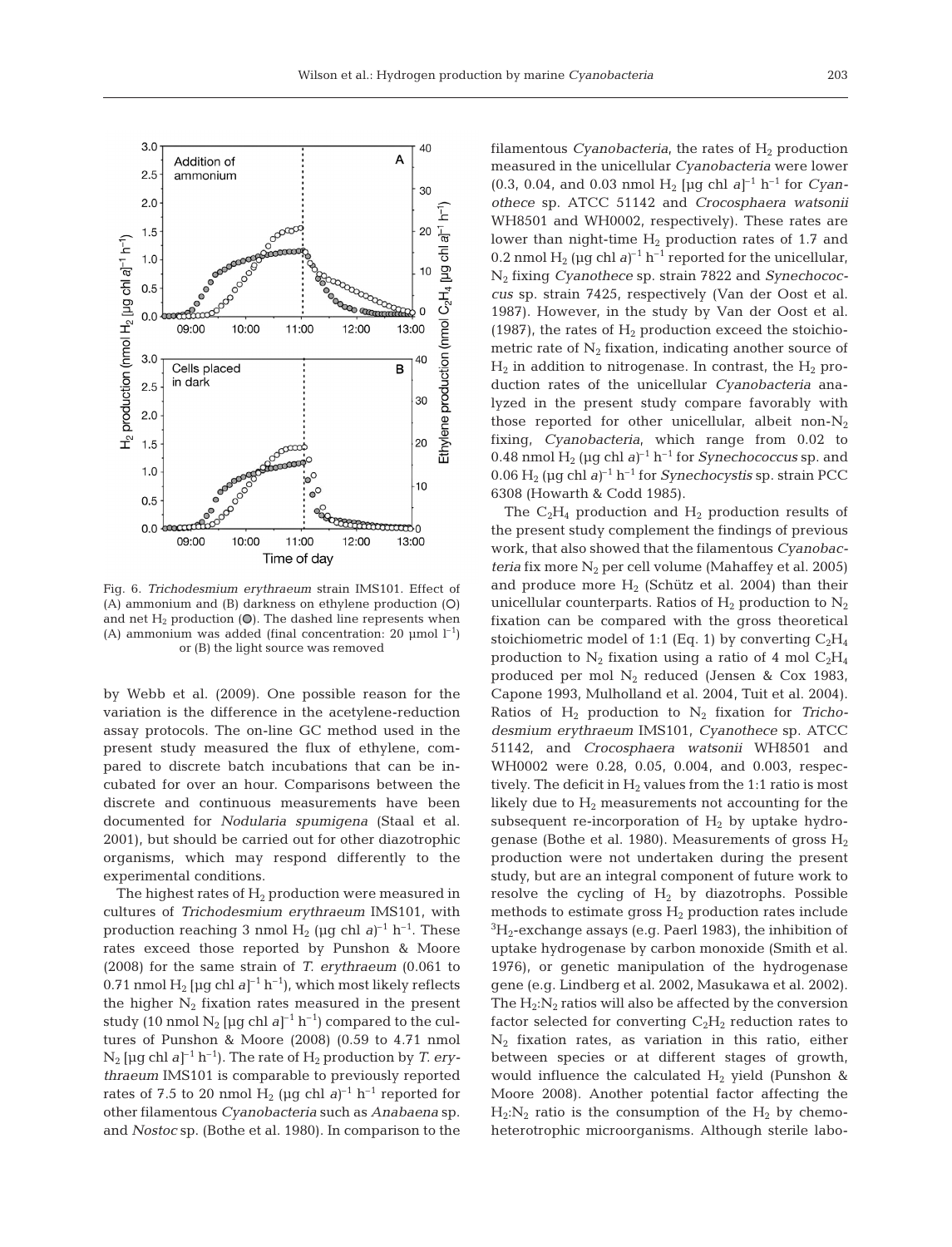ratory techniques were used at all times, the cultures used in the present study were not axenic.

The ability of *Trichodesmium erythraeum*, *Cyanothece* sp., and *Crocosphaera watsonii* to re-incorporate the  $H_2$  produced during  $N_2$  fixation has important implications for cellular and ecological bioenergetics. The production of  $H_2$  during  $N_2$  fixation has previously been described as energetically wasteful (Prince & Kheshqi 2005) as the  $H_2$  component of  $N_2$  fixation requires 2 electrons, compared to the 6 electrons required to reduce  $N_2$  to  $NH_3$  and at least 2 molecules of ATP per electron are needed (Eady 1996). One strategy for a diazotroph to reduce this energy loss is to reincorporate the  $H_2$  released via hydrogenase enzymes (Stephenson & Stickland 1931). Uptake hydrogenases, which re-assimilate the  $H_2$  produced by nitrogenase, have been found in all N2 fixing *Cyanobacteria* examined, including *Trichodesmium* spp. (Saino & Hattori 1982), *Cyanothece* sp. (Stöckel et al. 2008), and *Crocosphaera* sp. (Tamagnini et al. 2004).

The re-incorporation of  $H_2$  has numerous potential benefits for *Cyanobacteria* and the functioning of nitrogenase. The uptake hydrogenase could provide electrons for the electron transport chain, via a Knallgas reaction, resulting in phosphorylation of ADP to ATP and the simultaneous consumption of oxygen (Bothe et al. 1974, Robson & Postgate 1980). Alternatively, hydrogenase could provide electrons to photosystem I, which would generate reductant, rather than ATP, from the  $H_2$  produced by nitrogenase (Dixon 1972). In the present study, the lower net production rates by the unicellular *Cyanobacteria* may indicate that they are more efficient at recycling the  $H_2$  produced by nitrogenase, as previously suggested by Schütz et al. (2004). The recycling of  $H_2$  could also explain the offset observed during the diel cycle between  $H_2$  production and  $N_2$  fixation (e.g. Fig. 3). The lag time between the  $N_2$  fixation and the  $H_2$  production rate may reflect a higher rate of  $H_2$  re-assimilation during the period of maximum  $N_2$  fixation.

In addition to the importance of  $H_2$  cycling at the cellular level, the results of the present work allow the diversity and activity of N2 fixing *Cyanobacteria* in the marine environment to be linked with the concentration of dissolved  $H_2$ . A recent oceanographic cruise across the equatorial Pacific measured dissolved  $H_2$ concentrations and also  $N_2$  fixation using size-fractionated  ${}^{15}N_2$  uptake (Moore et al. 2009). The <10 µm size class (assumed to be unicellular *Cyanobacteria)* contributed 36 to 100% to the whole community  $N_2$ fixation rates, which ranged from 0.18 to 9.0 µmol  $N_2$  $m^{-3}$  d<sup>-1</sup>. Estimated rates of net H<sub>2</sub> production across the equatorial Pacific ranged from 0 to 0.059 µmol  $H_2$  m<sup>-3</sup> d<sup>-1</sup> with an average of 0.17 µmol  $H_2$  m<sup>-3</sup> d<sup>-1</sup> (Moore et al. 2009). Applying the  $H_2:N_2$  ratios from the present study (0.3 and 0.003 for *Trichodesmium erythraeum* IMS101 and *Crocosphaera watsonii*, respectively) to average values of  $H_2$  production and  $N_2$  fixation for the whole cruise indicate  $H_2$  production rates for *T. erythraeum* and *C. watsonii* of 0.129 and 0.003 µmol  $H_2$  m<sup>-3</sup> d<sup>-1</sup>, respectively. These estimates support previous suggestions that *Trichodesmium* spp. makes a substantial contribution to the pool of dissolved  $H_2$  in the upper ocean (Scranton 1983, Punshon & Moore 2008). However, careful corroboration of the laboratory-based measurements with *in situ* net  $H<sub>2</sub>$  production rates in the natural environment is required. This is particularly pertinent because measurements of  $H_2$  production by field-collected colonies of *T. thiebautii* revealed  $H_2$  production to  $N_2$  fixation ratios ranging from 0.01 to 0.06 (Scranton et al. 1987), an order of magnitude lower than cultures of *T. erythraeum* IMS101 analyzed in the present study. One possible explanation is the difference in light intensity between cultures and field-collected organisms. However, an increased light intensity increases  $N_2$  fixation in *Trichodesmium* spp. (Berman-Frank et al. 2001) and would therefore be predicted to increase, rather than decrease,  $H_2$  production. Efforts are currently being made to improve the experimental design for further physiological experiments to measure  $N_2$  fixation and  $H_2$  production.

It should be noted that in addition to a nitrogenase source of  $H_{2}$ , the fermentation of organic material by  $Cyanobacteria$  can also produce  $H_2$  (Schütz et al. 2004). In the present study, the addition of  $NH_4^+$  to the cultures inhibited both  $N_2$  fixation and  $H_2$  production, indicating that nitrogenase was the source of the  $H<sub>2</sub>$  measured. This is to be expected, as the cultures were constantly aerated, which constrains the anaerobic conditions required for  $H_2$  production via fermentation by *Cyanobacteria* (Rupprecht et al. 2006), and furthermore the medium was devoid of fermentable organics. In the oxygenated upper ocean, fermentation metabolism by *Cyanobacteria* is likely to be minor in comparison to aerobic respiration (Stal & Moezelaar 1997) and  $H_2$  is more likely to evolve from  $N_2$  fixation.

### **CONCLUSIONS**

The present work showed the production of  $H_2$  by *Trichodesmium erythraeum* IMS101, *Cyanothece* sp. ATCC 51142, and *Crocosphaera watsonii* in conjunction with  $N_2$  fixation. As demonstrated by previous work on filamentous and colonial *Cyanobacteria*, cultures of *T. erythraeum* IMS101 produced comparatively high concentrations of  $H_2$  relative to the rates of  $N_2$  fixation. In contrast, the unicellular diazotrophs pro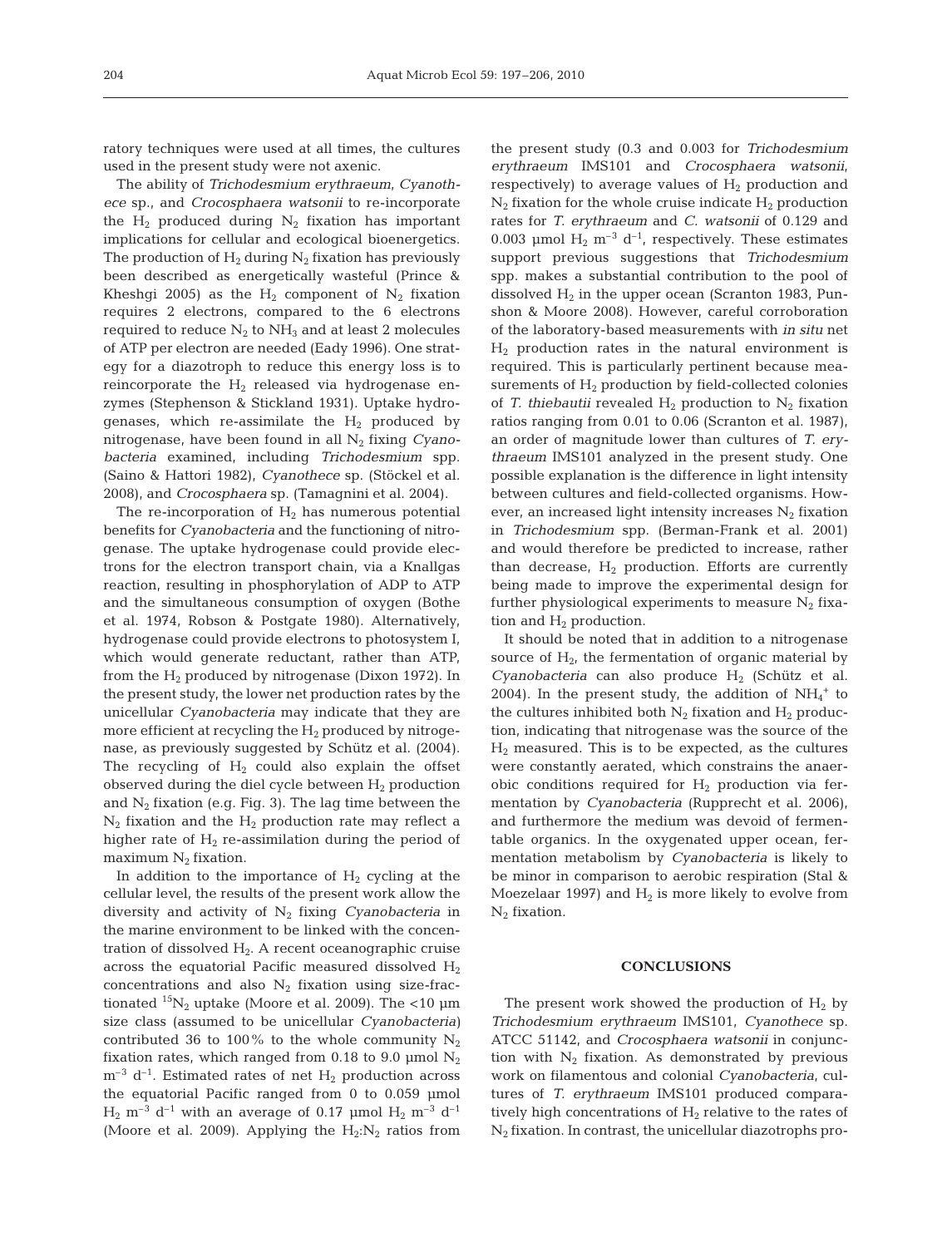duced less  $H_2$ , which is considered to reflect a higher efficiency of  $H_2$  scavenging following its production by nitrogenase. An efficient recycling of  $H<sub>2</sub>$  would alleviate some of the rigorous metabolic requirements associated with nitrogenase activity by providing ATP, a supply of reductant and mitigating the effects of oxygen. Therefore, intracellular cycling of  $H_2$  may prove to be essential for an efficient functioning of these diazotrophs, which have recently been identified as key players in the fixation of  $N_2$  in the open ocean. Despite the important role of unicellular diazotrophs in global N2 fixation, it appears that *Trichodesmium* spp. is producing much of the dissolved  $H_2$  in the upper oceans. This suggests that changes in the distribution and physiology of *Trichodesmium* spp. could also indirectly affect the levels of dissolved  $H_2$  in the ocean. This would not only have repercussions for the ocean as a source of  $H_2$  to the atmosphere, but could also affect the availability of  $H<sub>2</sub>$  to marine microorganisms as a potential source of energy and reducing power. The role of  $H_2$  in the energy budget of the upper ocean is not well known and the present study is an important reminder of its availability.

*Acknowledgements*. We thank M. Hogan, R. Frank, and R. Kudela for laboratory assistance. S. Bench and J. Waterbury provided the cultures. We also thank the anonymous reviewers for their comments and helpful suggestions. This research was supported by the Gordon and Betty Moore Foundation and the National Science Foundation (NSF) Center for Microbial Oceanography: Research and Education (C-MORE).

## LITERATURE CITED

- Asada Y, Miyake J (1999) Photobiological hydrogen produc-➤ tion. J Biosci Bioeng 88:1–6
- ▶ Berman-Frank I, Lundgren P, Chen YB, Küpper H, Kolber Z, Bergman B, Falkowski P (2001) Segregation of nitrogen fixation and oxygenic photosynthesis in the marine cyanobacterium *Trichodesmium.* Science 294:1534–1537
	- Bothe H, Falkenberg B, Nolteernsting U (1974) Properties and function of the pyruvate:ferredoxin oxidoreductase from the blue-green alga *Anabaena cylindrica.* Arch Microbiol 86:241–254
	- Bothe H, Neuer G, Kalbe I, Eisbrenner G (1980) Electron donors and hydrogenase in nitrogen-fixing microorganisms. In: Stewart WDP, Gallon JR (eds) Nitrogen fixation. Academic Press, London, p 83–112
	- Burns RC, Hardy RWF (1975) Nitrogen fixation in bacteria and higher plants. Springer Verlag, Heidelberg
	- Capone DG (1993) Determination of nitrogenase activity in aquatic samples using the acetylene reduction procedure. In: Kemp PF, Sherr BF, Sherr EB, Cole JJ (eds) Handbook of methods in aquatic microbial ecology. Lewis Publishers, Boca Raton, FL, p 621–631
- ► Capone DG, O'Neil JM, Zehr JP, Carpenter EJ (1990) Basis for diel variation in nitrogenase activity in the marine planktonic cyanobacterium *Trichodesmium thiebautii.* Appl Environ Microbiol 56:3532–3536
- Capone DG, Zehr JP, Paerl HW, Bergman B, Carpenter EJ ➤

(1997) *Trichodesmium*, a globally significant marine cyanobacterium. Science 276:1221–1229

- ► Chen YB, Zehr JP, Mellon M (1996) Growth and nitrogen fixation of the diazotrophic filamentous nonheterocystous cyanobacterium *Trichodesmium* sp. IMS101 in defined media: evidence for a circadian rhythm. J Phycol 32: 916–923
	- Conrad R (1988) Biogeochemistry and ecophysiology of atmospheric CO and H2. Adv Microb Ecol 10:231–283
- ► Conrad R, Seiler W (1988) Methane and hydrogen in seawater (Atlantic Ocean). Deep-Sea Res A 35:1903–1917
	- Dixon ROD (1972) Hydrogenase in legume root nodule bacteroids: occurrence and properties. Arch Microbiol 85: 193–201
- ► Eady RR (1996) Structure-function relationships of alternative nitrogenases. Chem Rev 96:3013–3030
	- Ehhalt D, Prather M (2001). Atmospheric chemistry and greenhouse gases. In: Houghton JT, et al. (eds) Climate change 2001: the scientific basis. Cambridge University Scientific Press, Cambridge, p 239–287
- ► Hauglustaine DA, Ehhalt DH (2002) A three-dimensional model of molecular hydrogen in the troposphere. J Geophys Res Atmos 107, 4330, doi:10.1029/2001JD001156
- ► Herr FL, Scranton MI, Barger WR (1981) Dissolved hydrogen in the Norwegian Sea: mesoscale surface variability and deep water distribution. Deep-Sea Res A 28:1001–1016
- ► Herr FL, Frank EC, Leone GM, Kennicutt MC (1984) Diurnal variability of dissolved molecular hydrogen in the tropical South Atlantic Ocean. Deep-Sea Res A 31:13–20
- ► Howard JB, Rees DC (2006) How many metals does it take to fix  $N_2$ ? A mechanistic overview of biological nitrogen fixation. Proc Natl Acad Sci USA 103:17088–17093
	- Howarth DC, Codd GA (1985) The uptake and production of molecular hydrogen by unicellular cyanobacteria. J Gen Microbiol 131:1561–1569
- Jensen BB, Cox R (1983) Direct measurements of steady-state ➤ kinetics of cyanobacterial  $N_2$  uptake by membrane-leak mass spectrometry and comparisons between nitrogen fixation and acetylene reduction. Appl Environ Microbiol 45:1331–1337
- ► Karl DM, Letelier R, Tupas L, Dore J, Hebel D (1997) The role of nitrogen fixation in the subtropical North Pacific Ocean. Nature 388:533–538
- ► Karl D, Michaels A, Bergman B, Capone D and others (2002) Dinitrogen fixation in the world's oceans. Biogeochemistry 57–58:47–98
- ► Lindberg P, Schütz K, Happe T, Lindblad P (2002) A hydrogen-producing, hydrogenase-free mutant strain of *Nostoc punctiforme* ATCC 29133. Int J Hydrogen Energy 27: 1291–1296
- ► Lowe DJ, Thorneley RNF (1984) The mechanism of *Klebsiella pneumoniae* nitrogenase action. Biochem J 224:877–909
- Mahaffey C, Michaels AF, Capone DG (2005) The conundrum of marine  $N_2$  fixation. Am J Sci 305:546-595 ➤
- ► Masukawa H, Mochimaru M, Sakurai H (2002) Disruption of the uptake hydrogenase gene, but not of the bidirectional hydrogenase gene, leads to enhanced photobiological hydrogen production by the nitrogen-fixing cyanobacterium *Anabaena* sp. PCC 7120. Appl Microbiol Biotechnol 58:618–624
- ► Mitsui A, Suda S (1995) Alternative and cyclic appearance of H2 and O2 photoproduction activities under non-growing conditions in an aerobic nitrogen-fixing unicellular cyanobacterium *Synechococcus* sp. Curr Microbiol 30:1–6
- ► Moore RM, Punshon S, Mahaffey C, Karl D (2009) The relationship between dissolved hydrogen and nitrogen fixation in ocean waters. Deep-Sea Res I 56:1449–1458